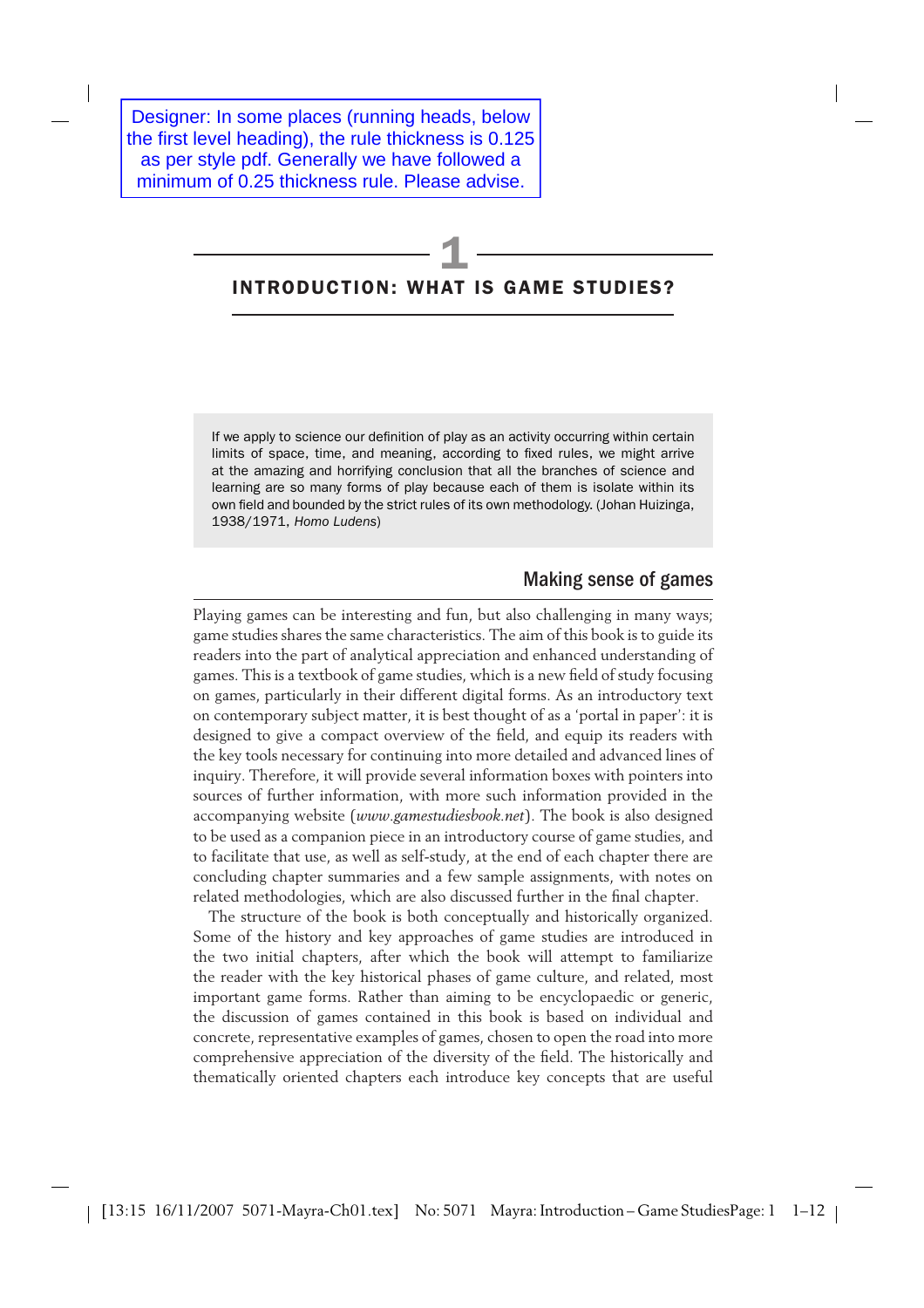for understanding a particular type of game; the discussions of this kind of specific concepts are embedded at the points where they are useful within the overall historical framework. The main framework focuses on distinctions between gameplay and representational aspects of games, and on discussing various dynamic aspects of games.

There are many ways how games and their study could be presented, partly owing to the breadth and diversity of games themselves, partly because the discipline is a newcomer, and there are several perfectly valid approaches to the study of games. My own twisty road as an academic trained originally in textual and art studies, who then moved into teaching and studying digital culture, and then into heading an interdisciplinary research laboratory on game studies, has of course an effect on what kind of approach is adopted here. Rather than being mostly a book about making games, or one analysing only their structures or functions, or a study that investigates the business or legal aspects related to games, this work's principal starting point is on *games as culture*. This means that the artistic and creative dimensions of games are taken rather seriously, but since the concept of 'culture' has undergone many changes as researchers from several disciplines have contributed to its formation, the view presented here is necessarily and inherently interdisciplinary. The views that intersect in this book can be grouped into: (1) study of *games*, (2) study of *players*, (3) study of the *contexts* of the previous two (see Figure 1.1). In reality, these three spheres of inquiry cannot be separated, but must be seen both as mutually interacting and complementary, and informed by historical processes. In some earlier studies (Juul, 2005: 37) a three-partite division focusing on relations between the game, the player and the world is used, but here 'context' is used as a more general concept that includes multiple frames of reference, and thus also multiple possible realities.

A context relevant for understanding a game might be informed by the developments within and between particular genres, while in order to understand typical practices of play it might be necessary to take into account a certain way that distinctions between private and public spaces influence playing practices,



Figure 1.1 The focus of game studies in the interaction between game and player, informed by their various contextual frames.

[13:15 16/11/2007 5071-Mayra-Ch01.tex] No: 5071 Mayra: Introduction – Game StudiesPage: 2 1–12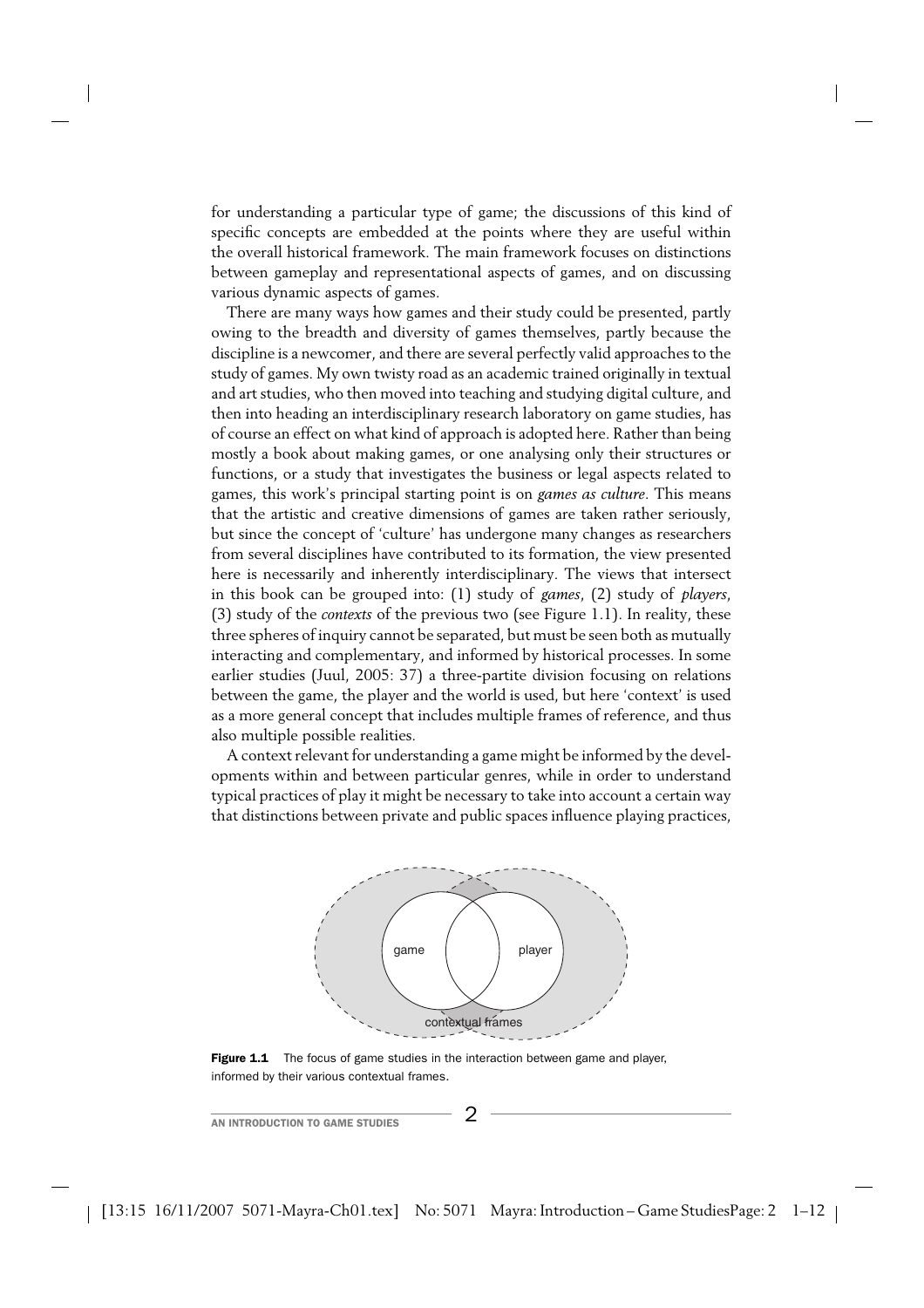for example. The *vision of game studies* informing this book can be described as multidisciplinary and dialectical; if and when we understand anything, it is by making connections that open up new directions for thinking about games. Bringing into contact existing but previously separate ideas, concepts, and frames of thought, we can proceed to create a synthesis of them, and see our grasp of things evolve. As new concepts are introduced, they will also re-contextualize our understanding of game–player relationship. In this way, analytical studies of games can also have an effect on the way we play games, or perceive each other as players. During the course of this book, this starting point will be examined from multiple viewpoints, concluding with a view of *games in culture* – that is, a particular model of sense-making for digital games that is aimed to help distinguishing the multiple layers and processes of meaning involved in playing and discussing them.

This basic dialectical structure applies to the aims and structure of this book as well. To start, there are at least two key terms any practitioner of game studies needs to be familiar with: that of (1) *game*, and that of (2) *study*, as in scientific and scholarly practice – both of them rather complex and diverse concepts. One only need to compare a classic board game like the Chinese *Go*, *Dungeons & Dragons*, a fantasy role-playing game, *Solitaire* (style of card games popular also as a digital version installed with the Windows operating system), and a contemporary video game like *Grand Theft Auto III* (Rockstar Games, 2001), to realize that many concepts that are very useful for describing one game can be rather useless when describing another. Similarly, scientific practice has evolved into numerous forms and there are many different approaches which one could apply into the study of games and produce interesting and valuable outcomes. Thus, even if this book presents certain concepts and approaches as useful starting points for game studies, the most important lesson it should provide for its readers relates to the fundamentals of scientific research itself: when systematically applied and critically tested, there are multiple ways into knowledge. Scientific practice is continuously created, maintained and corrected by the academic community, and the never-ending 'approach to truth' describes it much better than a declaration of any single absolute truth.

A friend of games should find this basic character familiar enough, since deep down, *science and scholarship are much like games*. Players are drawn into games because of their challenges, and playing involves creating, testing and revising strategies as well as the skills necessary for progressing in the game. Academic study can captivate in the same way, and largely for same reasons: it requires facing challenges by setting up hypotheses, forming research questions and strategies, and then revising them, as even the most promising directions can lead into blind alleys. And even the occasional discovery or breakthrough usually opens up doors into new directions and new challenges.

At the same time, it is important to realize the differences and institutionalized limitations to the 'play impulse' within scientific work. The quote of

3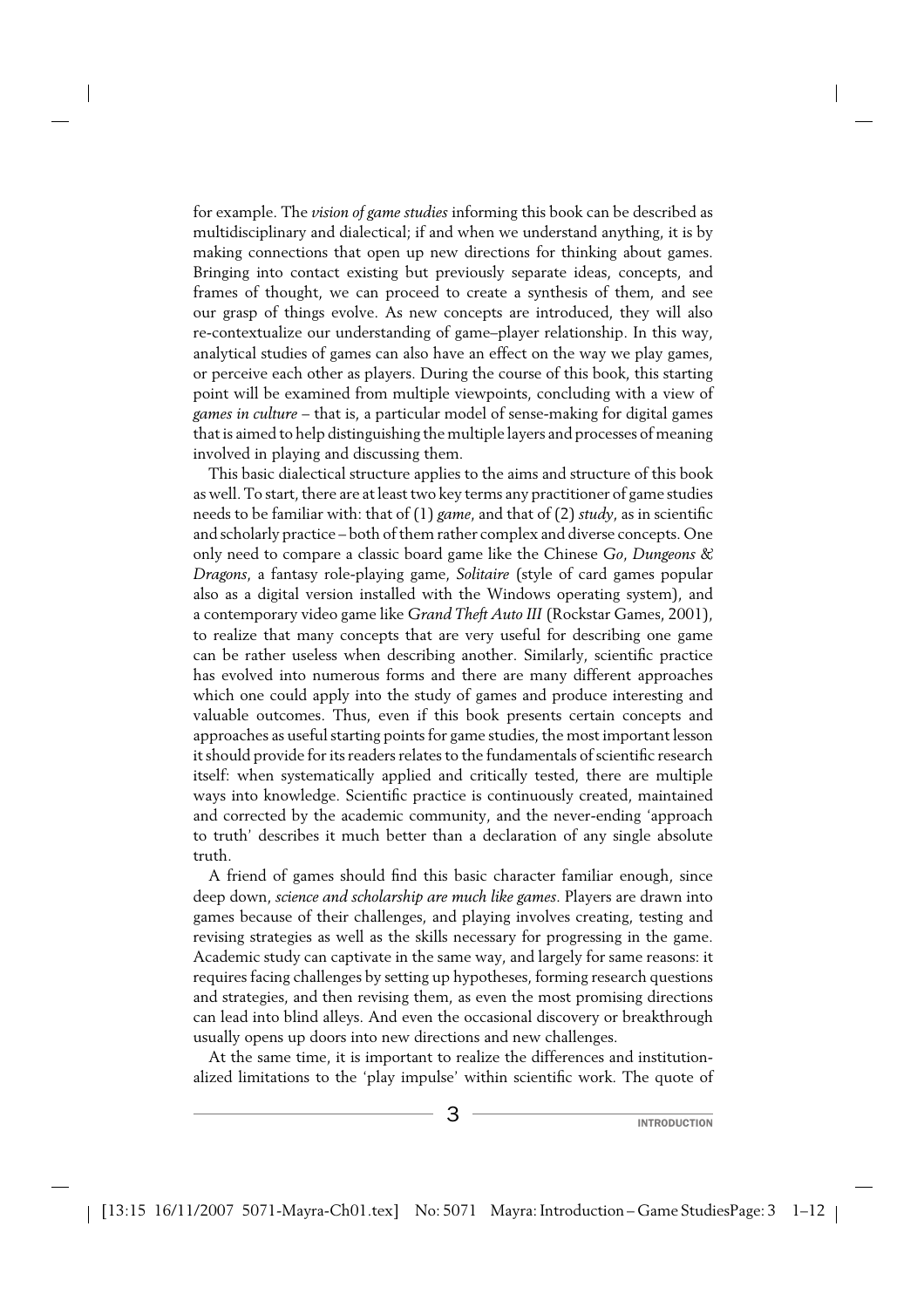Johan Huizinga opening this chapter is illustrative; the 'horrifying conclusion' of science becoming 'merely a game' is quickly dispelled by Huizinga: he points out that scientific work is not confined in its own reality or 'magic circle' (see Chapter 2), and the 'rules' of its play are constantly challenged and results tested against those from alternative approaches (Huizinga, 1938/1955: 203). Thus, rather than just playing a ready-made game, the work of a scholar is actually much more like that of a *game designer*, who must develop and implement a systematic structure for new ideas, and then see how the creation is 'played with' by members of the academic community. The aim is that by the end of this book, the reader will have a better conception of the key elements and steps that are required to successfully engage in academic study of games. Particularly the last chapter will provide further directions into the practical and methodological issues related with embarking on a game studies project.

Game studies is a young discipline, and there are scholars who would not grant it the name of 'discipline' at all, and would rather prefer to talk about a multidisciplinary research field that is focusing on games. Regardless of how we call it, game studies has reached the point where it has become established both as a field of scientific inquiry, and as a branch of knowledge that is formally taught at universities. It has its own subject of study – games and playing in their multifarious manifestations – and also its own theories, methods and terminology, which have entered into the usual process of academic application, evaluation and reformulation. In institutional terms, developing into a discipline means that a learned community has formed around game studies, with the shared aim to evolve knowledge on games. Such institutionalization is also advanced by the associations, conferences and journals which have been created in this field. At a certain point, disciplines also become realized in the form of education offered in academic degree programmes, and even if game studies at the time of writing (in 2006) has not yet reached this stage in many universities, there are already a few such degrees in existence, and hundreds of courses and minor degrees turning up, as the wide interest of both teachers and students is expanding the field.

There are many reasons why game studies is expanding in popularity. One of them is obvious: the popularity of games themselves. With the rise of digital media and information technologies, millions of people have found games as one of the most fascinating uses for these new interactive devices. As new hardware and software are being produced, games continue to be the most challenging and popular application for all those advanced features of new technology. Games push the envelope in various areas of media technology, and have been a major factor in information technologies entering homes in the first place. Today, digital games<sup>1</sup> are a significant cultural force, which has a prominent role in the lives particularly of those people who are living in industrialized countries. The commercial success of the games industry also cannot be ignored; even if it is a volatile and risky industry, games development and publishing nevertheless has grown into a global creative powerhouse, with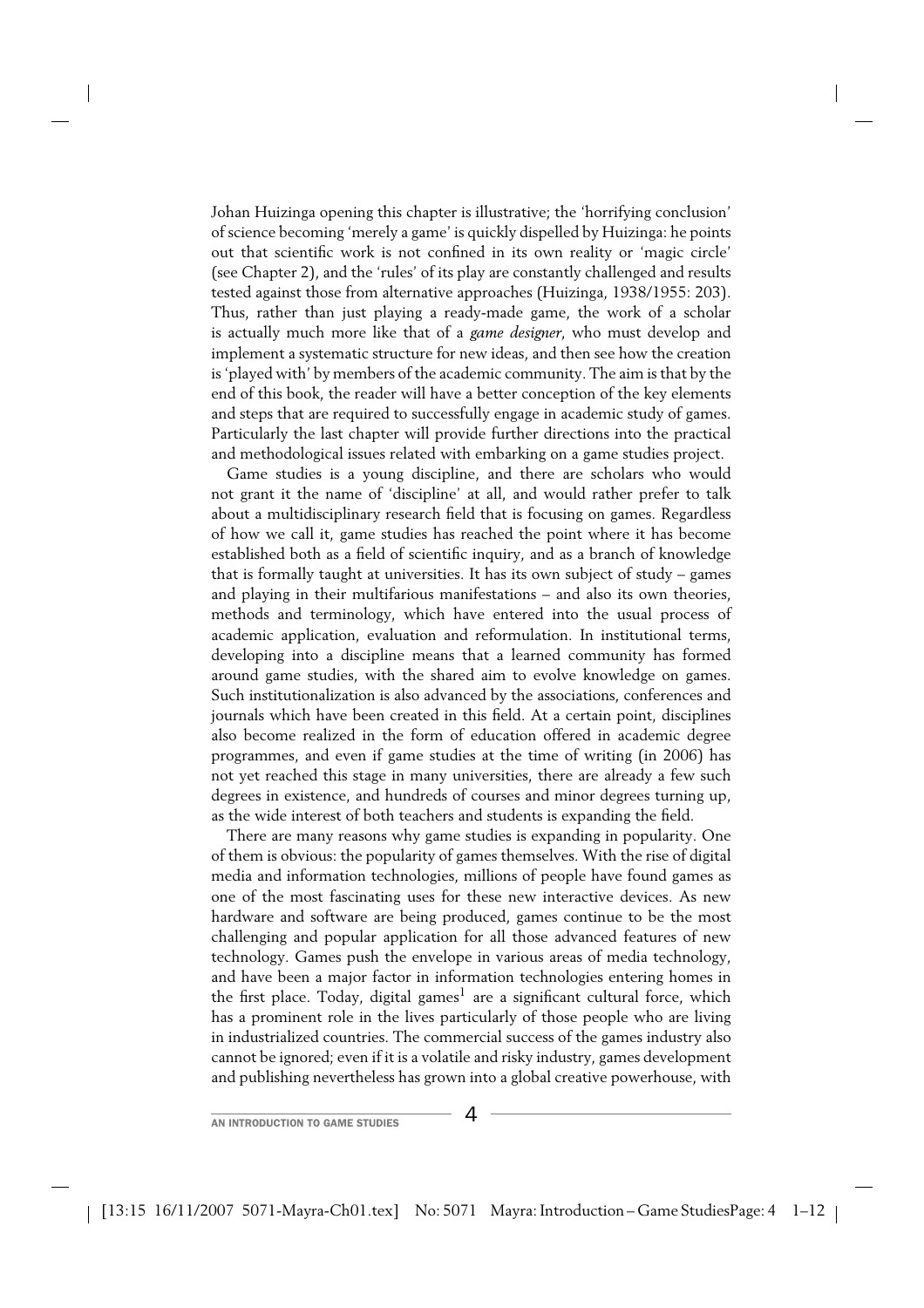a global market value regularly cited as exceeding 30 billion dollars annually. There is now also an entire generation of academics entering the faculty who grew up surrounded by arcade and home video game consoles and personal computers, and who have dedicated plenty of time both in their youth and adult life into playing games. Thus, the two key factors were there for a new wave of game studies to emerge: an important and challenging, and largely yet under-researched phenomena, plus a fair number of young researchers with the expertise and enthusiasm necessary for embarking upon study on this field.

# A (very) short history of game studies

Game studies is faced with the double challenge of creating its own identity, while at the same time maintaining an active dialogue with the other disciplines. As long as there are only a few institutions dedicated solely to the study of games, the majority of game studies will continue to be practised by individuals who are nominally situated in some other field: in literary, film or media studies, or in departments of communication research, sociology, psychology, computer science, or in some other of the numerous fields where game studies is currently exercised. In a lucky case, they will find it easy to apply the traditions of their native fields into the study of games without compromising their real interests either in terms of games as their central subject of study, or without conflicting with the core identity of their discipline. In many cases, the road is not so easy, and students focusing on games may find it hard to get the advice, support and understanding they need while engaging in the academic study of games. In career terms, specializing in game studies has been a difficult choice, as there have been very few job opportunities for games researchers in most universities (See Box 1.1).

# Box 1.1 GAME STUDIES RESOURCES ONLINE

Digital Games Research Association – DiGRA: www.digra.org DiGRA conferences: www.gamesconference.org International Simulation & Gaming Association – ISAGA: www.isaga.info Game Studies Journal: www.gamestudies.org Games and Culture Journal: www.gamesandculture.com Journal of Game Development: www.jogd.com Digiplay Initiative: www.digiplay.org.uk Game Research website: www.game-research.com

For more online sources, see the companion website www.gamestudiesbook.net

5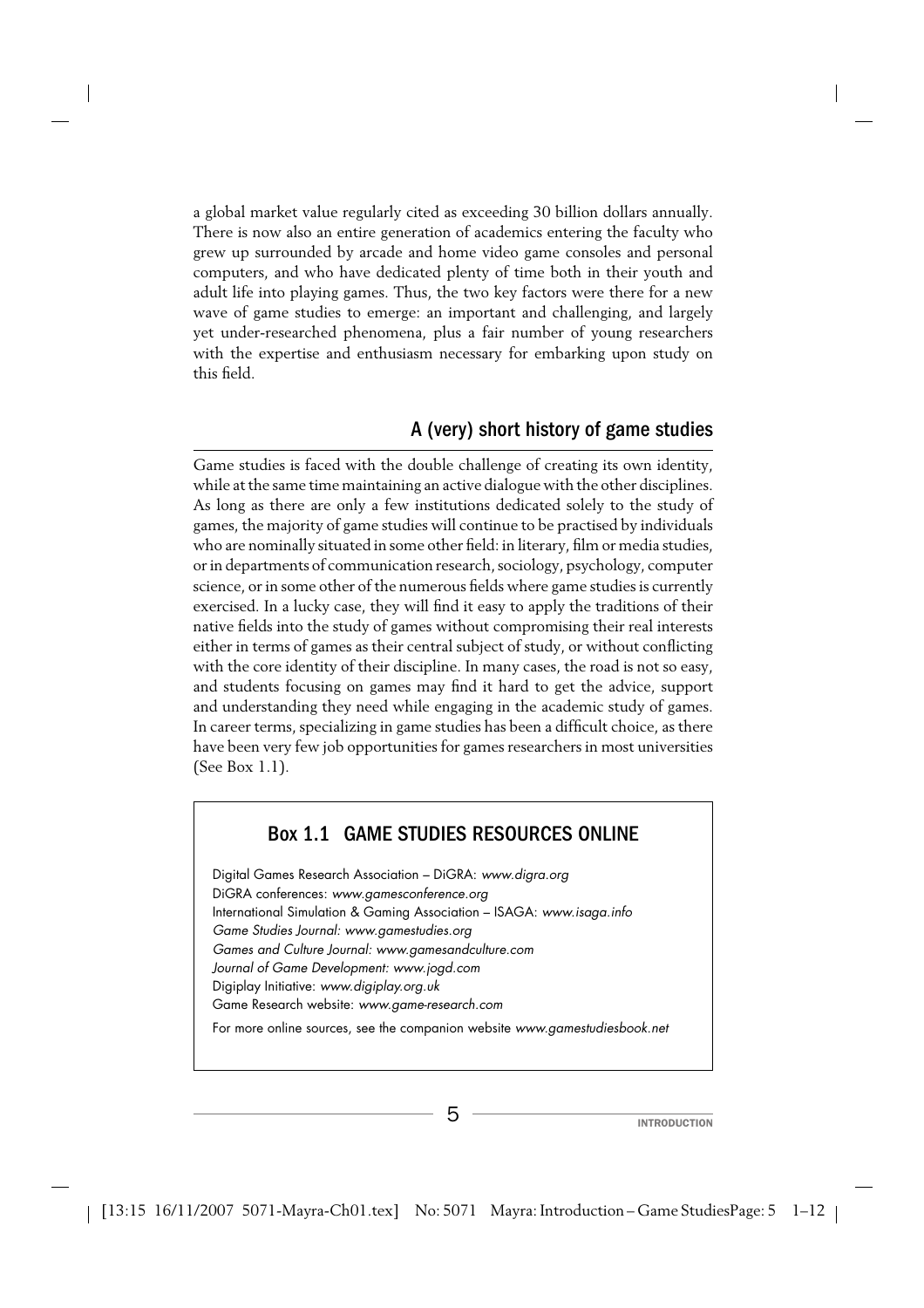The situation is changing, and in the future the issue is likely to be put the opposite way – why should there *not* be game studies represented in a modern university? Failure to address games in academic education may also lead into research lagging behind more generally. The international academic community is directing their energies into understanding games not only because of their personal enthusiasm for them, but also in order to learn important lessons about the forms social life and creative practices are taking in late modern societies. After all, games are the most successful example of information and communication technologies becoming *domesticated*, which means that they evidence being integrated into the everyday life and practices of groups of people. Study of games and our near-universal fascination with them can also teach about the human nature and about our attraction to *interactivity*. Games are interactive by heart, to the degree that it is tautology to use the expression 'interactive games'. The makers of software and new technology in general can study games to learn about ways to make interactivity an enjoyable experience. To a certain degree this has already happened: there is a change in the ways technology is discussed by experts, and some have started to speak about *design of experiences* rather than features or applications. Games may even have important effects on the ways particularly the younger, 'gamer generations' think and operate, and to the direction our societies are developing. It is easy to come up with several answers for the question 'Why study games?'

Giving a clear-cut definition for game studies is much harder. On a general level it is simple: *game studies is a multidisciplinary field of study and learning with games and related phenomena as its subject matter*. It is only when one starts to organize this diversity into a collection of theories, methodologies, or form it into a single body of knowledge to be communicated in teaching and publication, that things get complicated. It is impossible to include all theories and approaches from every possible academic discipline even if they *potentially* could be useful also for a researcher of games; a 'science of everything' can just as easily lead into confusion and become a 'study of nothing'. Therefore we need to understand why and how game studies has emerged in a certain form, and why some questions appear more central for the practitioners of the field than do others.

When we define something, we trace out the boundaries and state what is included and what excluded. Sociologists of science point out that disciplines are actually social formations, developing their own language, shared perceptions of the world and even ritualistic conventions. The identity of game studies is also a historical process, and it is evolving in time. There has been academic study of games actually for a rather long time already, particularly within such disciplines as history and ethnography. To point towards two of the classics of the field, ethnographer Stewart Culin's *Games of The North American Indians* was published in 1907, and a *History of Chess* by an Englishman, Harold James Ruthven Murray in 1913, both of them still useful and impressive works of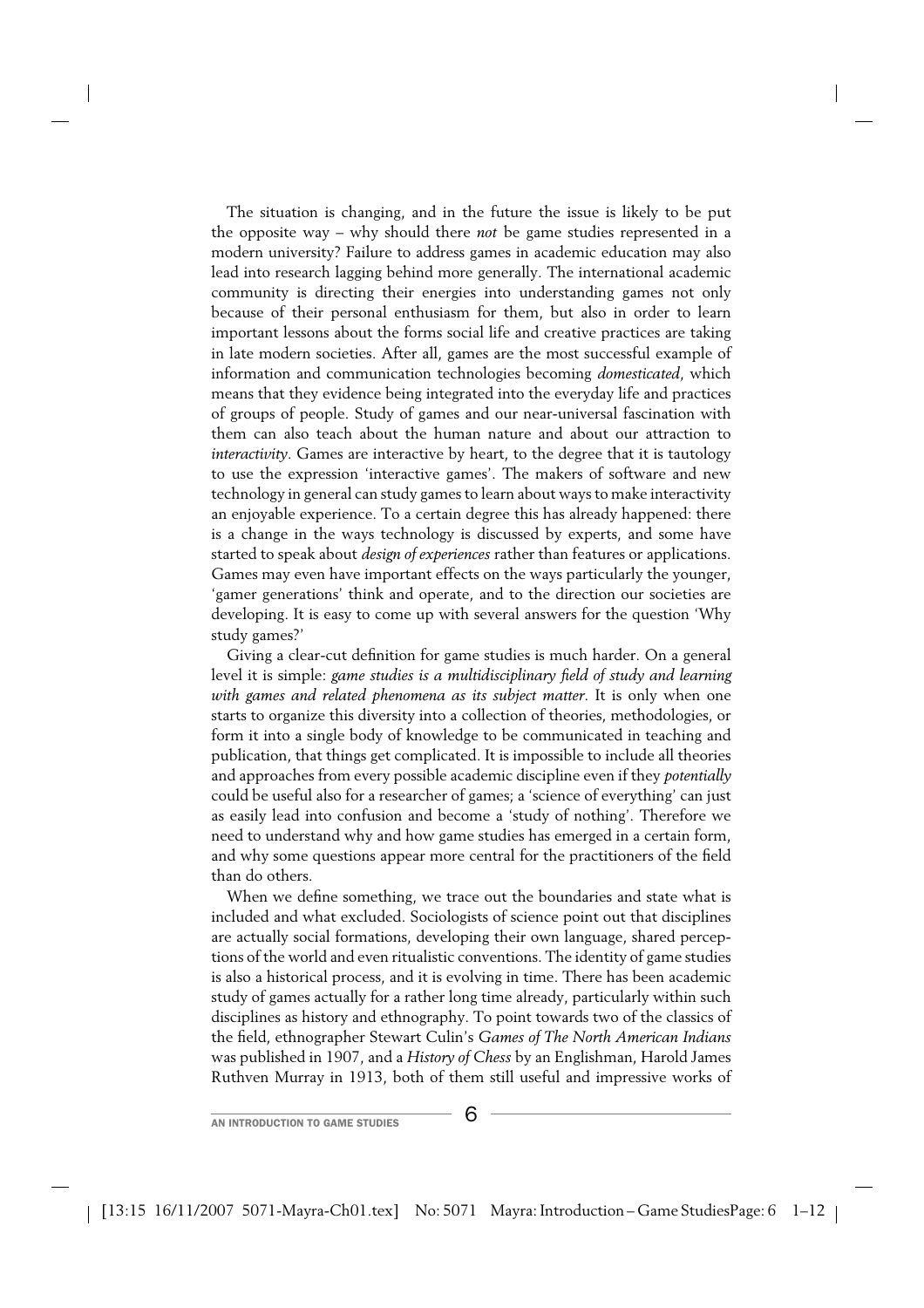learning. Various games have also had an active role in the private and social lives of university students as well as academics, for a long history spanning several centuries. During these years, when professional and personal interests collided, research work sometimes sprang up, but there was no institutional support or discipline to encourage such activities.

Looking at the early disciplinary formations, it should be noted that games have a close relation to simulation (imitation of operations of a large system by other simplified system) and in this subfield the roots of the academic attention to games reach long into history. There exists a rich tradition of using various kinds of simulations for learning purposes – learning by playing may even be called the oldest learning method there is. After all, even animals learn by imitation, and play behaviour that is simulating hiding or fighting is familiar to anyone observing small kittens or puppies learning skills necessary for later life. History of research into the systematic design of games for learning purposes can be traced back to certain tactical and strategic writings from eighteenth century Germany. Helwig, a master of pages at the court of the Duke of Brunswick, adapted chess into an early war game in 1780; he also wrote about his goal to design a game to create an 'agreeable recreation' for young pages, which would render 'sensible, not to say palpable, a few principles and rules of the military art' (Avedon and Sutton-Smith, 1971: 272). Later, different varieties of war games were developed and discussed, both in military and also increasingly in leisure contexts. A group of American war gamers formed in the 1950s the East Coast War Games Council, an organization which arranged a series of symposia and also published proceedings including presentations from these meetings in the 1960s. Following a later expansion, the name of the group was first changed to the National Gaming Council, but since the society was compared largely of educators interested in using particularly simulation games to enhance learning, a new name – the North American Simulation and Gaming Association (NASAGA) – was adopted. In other countries, similar developments were taking place, and the simulation and gaming research community expanded into an international network of national associations. An umbrella organization, International Simulation and Gaming Association (ISAGA) was established in 1970, and has organized over thirty annual conferences since then, bringing together researchers focusing on games and simulations and their use for various applied purposes. An academic journal, *Simulation & Gaming* has been published since 1970, making it the oldest regular publication in the field (Duke, 2003; Knuth, 1994).

Another group of North American scholars gathered together in Minneapolis for the first time in 1973 and soon formed an association focused on the study of play in 1974. Changing its name to The Association for the Study of Play (TASP) in 1987, the group has been publishing proceedings of its annual meetings from early on (the original name of the group was 'Cultural Anthropology of Play Reprint Society'). A series of journals produced by the association has also been an important venue for developing and publishing

7 INTRODUCTION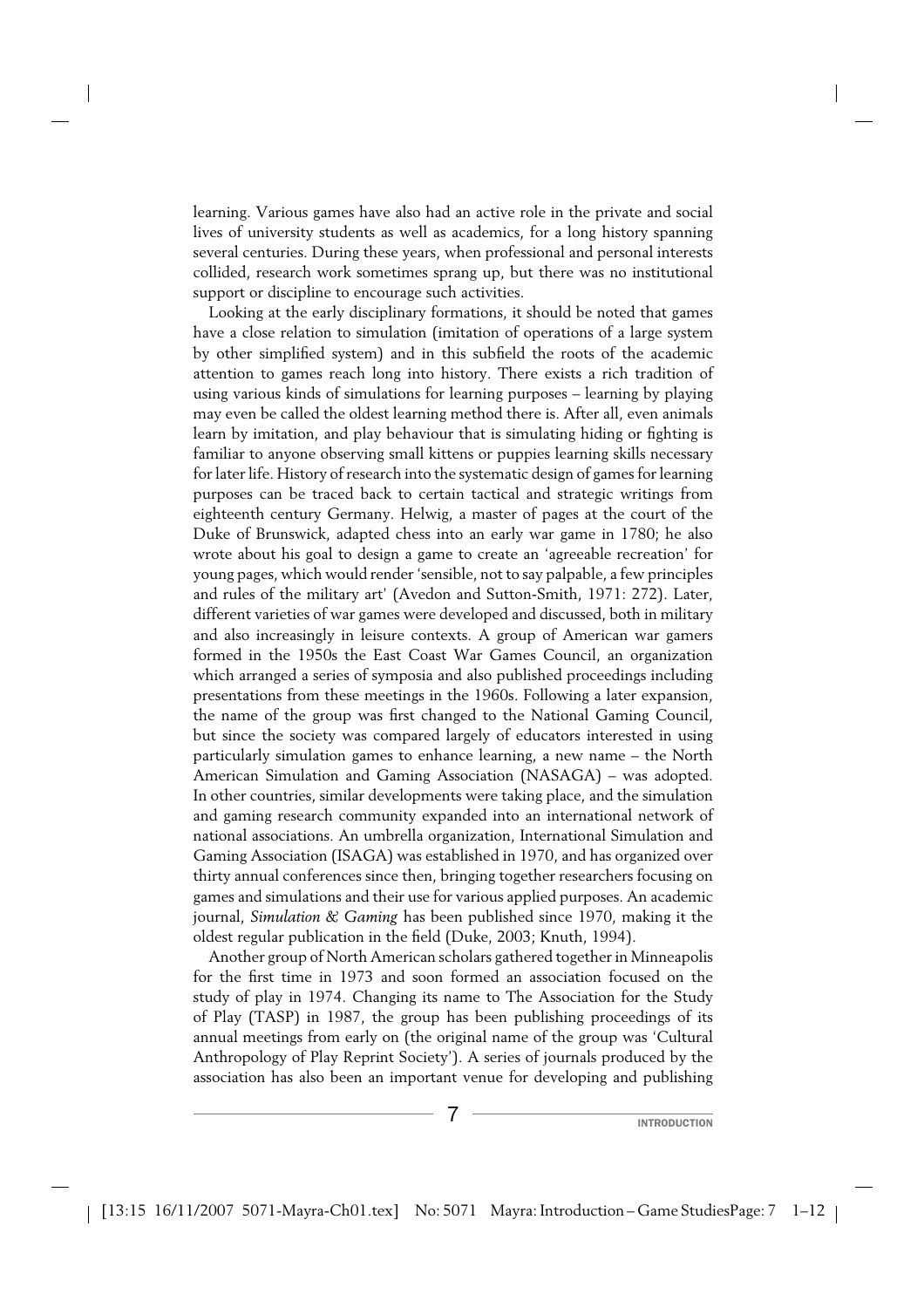play research: *Play and Culture* (1988–1992), *Journal of Play Theory and Research* (1993–1997), and most recently, *Play and Culture Studies* (1998–) (TASP, n.d.; Myers, 2006.) There probably exists other similar early groups around the world, within different disciplinary contexts.

There are several other routes for game studies as well, most importantly in the fields of play behaviour research, the offshoots of computer science studying graphics, simulations and artificial intelligence, and in the humanities computing field. It was particularly from the last of these where the contemporary wave of game studies started to emerge. Many of the people working within this paradigm approached computers as a potential new medium. Early thinkers such as Vannevar Bush had already in the 1940s discussed their ideas concerning a tool or device that would operate in associative manner like the human mind, rather than in a strict linear or category-based fashion. Theodore Nelson provided the name 'hypertext' for such a way of interconnecting written or pictorial material that 'could not be conveniently presented or represented in paper' (Nelson, 1965/2003: 144). The advances in human– computer interaction and the increasing availability of computers in public and private use played a role as artists and humanistic scholars embarked on examining the potentials and implications of these new technologies. For the literary scholars, digital media appeared, opening new interesting directions particularly in the experiments of hypertext fiction, and interactive fiction in general. In 1997, the Norwegian scholar Espen Aarseth published *Cybertext: Perspectives on Ergodic Literature*, suggesting that hypertexts, adventure games and MUDs (Multi-User-Dungeons, see Chapter 7) provided a fresh perspective to a form of textuality that requires 'nontrivial effort' from their readers to traverse the text. The same year saw also the publication of *Hamlet on the Holodeck: The Future of Narrative in Cyberspace*, by Janet Murray, an influential work discussing the future possibilities for interactive drama and narrative. Together, these two works also function as symbols for the two alternative approaches which collided in the first major debate animating the young game studies community a few years later.

Debates can be useful in making even slight differences of opinion stand out more clearly. That is also true of so-called 'ludology-narratology debate'. Ludology is a term suggested by the Uruguay-born games researcher Gonzalo Frasca in an article published originally in 1999; taking its model from narratology, which was a concept 'invented to unify the works that scholars from different disciplines were doing about narrative', Frasca proposed the term 'ludology' to refer to the 'yet non-existent "discipline that studies game and play activities"' (Frasca, 1999). However, 'ludology' appears to have been in occasional use already before this. Also in 1999, the young Danish scholar Jesper Juul completed his Masters Thesis, 'A Clash Between Game and Narrative' which is one of the clearest statements of the 'ludologist' position in its early form. In contrast to some other researchers working in the field, who had set realizing interactive fiction as their goal, Juul considered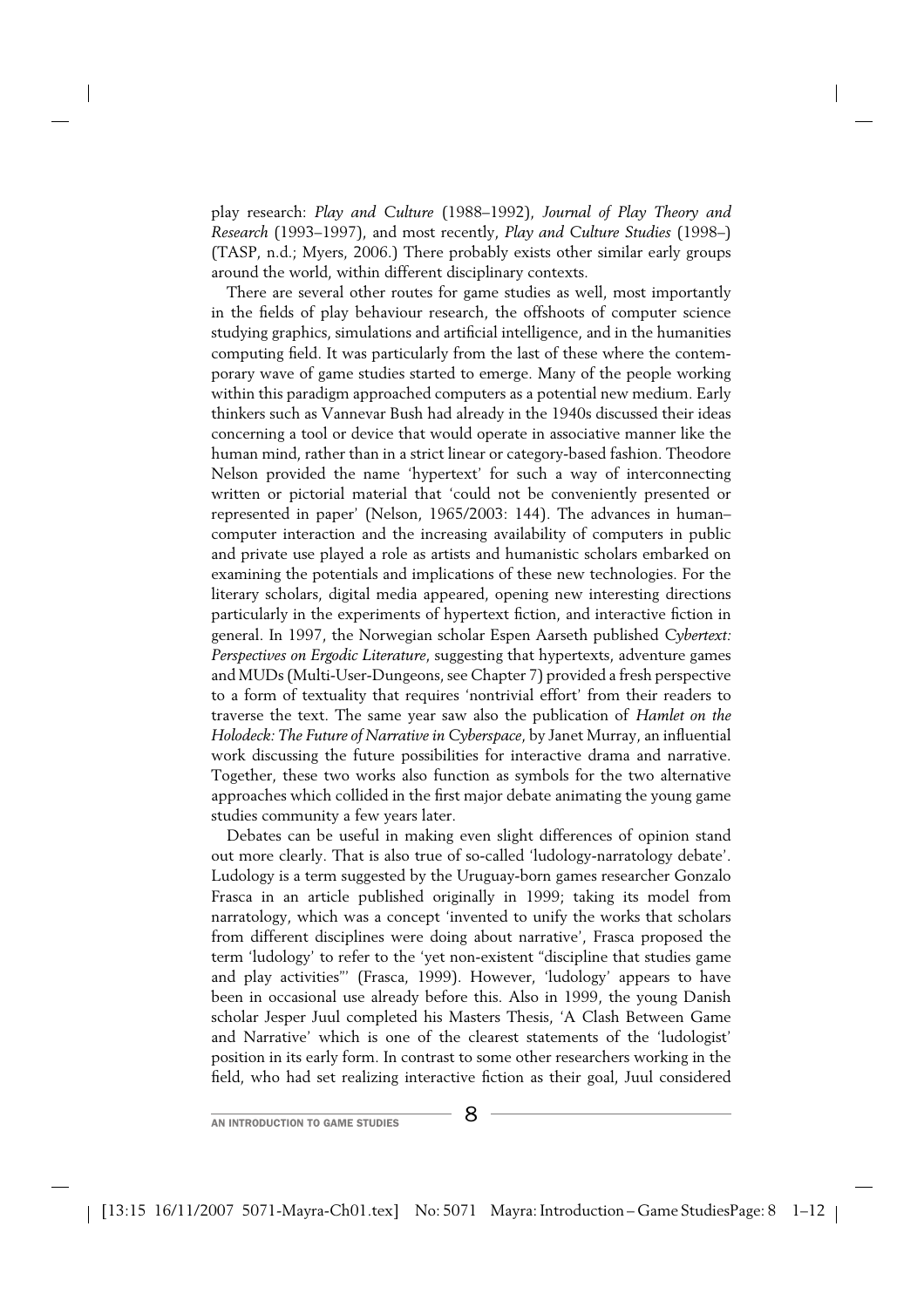interactive fiction as a utopia (even if an interesting one), because of the fundamental conflicts between the player-controlled interactivity happening in present time, which is at the heart of games, and narrator-organized representation of events, at the heart of narratives. Juul not only claimed that 'you can have a computer game without any narrative elements', but he even concluded that 'it is then the *strength* of the computer game that it doesn't tell stories' (Juul, 1999/2001: 7, 86). Several researchers were nevertheless willing to continue pushing games into exactly that direction, developing the potentials of games for interactive drama and as a storytelling medium in general (see Box 1.2).

A student of this part of intellectual history of game studies should pay attention to the fact that many of the 'ludologists' are actually coming from the field of literary studies and narratological research, and perhaps precisely for this reason particularly sensitive to the limitations of those approaches. Nevertheless, games are clearly different from any traditional narrative, and the counter-narratology reaction arising from the early, literary studies based ludology has helped to make those differences more distinguishable. Ludology as

# Box 1.2 ON HYPERTEXT, CYBERTEXT, AND INTERACTIVE FICTION

Well, by 'hypertext' I mean non-sequential writing – text that branches and allows choices to the reader, best read at an interactive screen.

As popularly conceived, this is a series of text chunks connected by links which offer the reader different pathways (Nelson, 1980/1990: 0/2).

In ergodic literature, nontrivial effort is required to traverse the text. […] A cybertext is a machine for the production of variety of expression. […] Cybertext is a perspective on all forms of textuality, a way to expand the scope of literary studies to include phenomena that today are perceived as an outside of, or marginalised by, the field of literature – or even in opposition to it, for (as I make clear later) purely extraneous reasons (Aarseth, 1997: 1, 3, 18).

Not everyone will immediately agree with the assertion that a work with aspects of a game, and with a history so involved with the entertainment software market, should be thought of in literary terms. Isn't the pleasure of the text adventure purely a ludic pleasure, or a pleasure related to mastery – one that comes from overcoming mental challenges formed as the verbal equivalent of jigsaw puzzles, with only one set of solution? There are in fact other aspects of interactive fiction that prevent an easy affirmative answer to this question.

For one thing, the puzzles in a work of interactive fiction function to control the revelation of the narrative; they are part of an interactive process that generates narrative (Montfort, 2003: 2–3).

**9** INTRODUCTION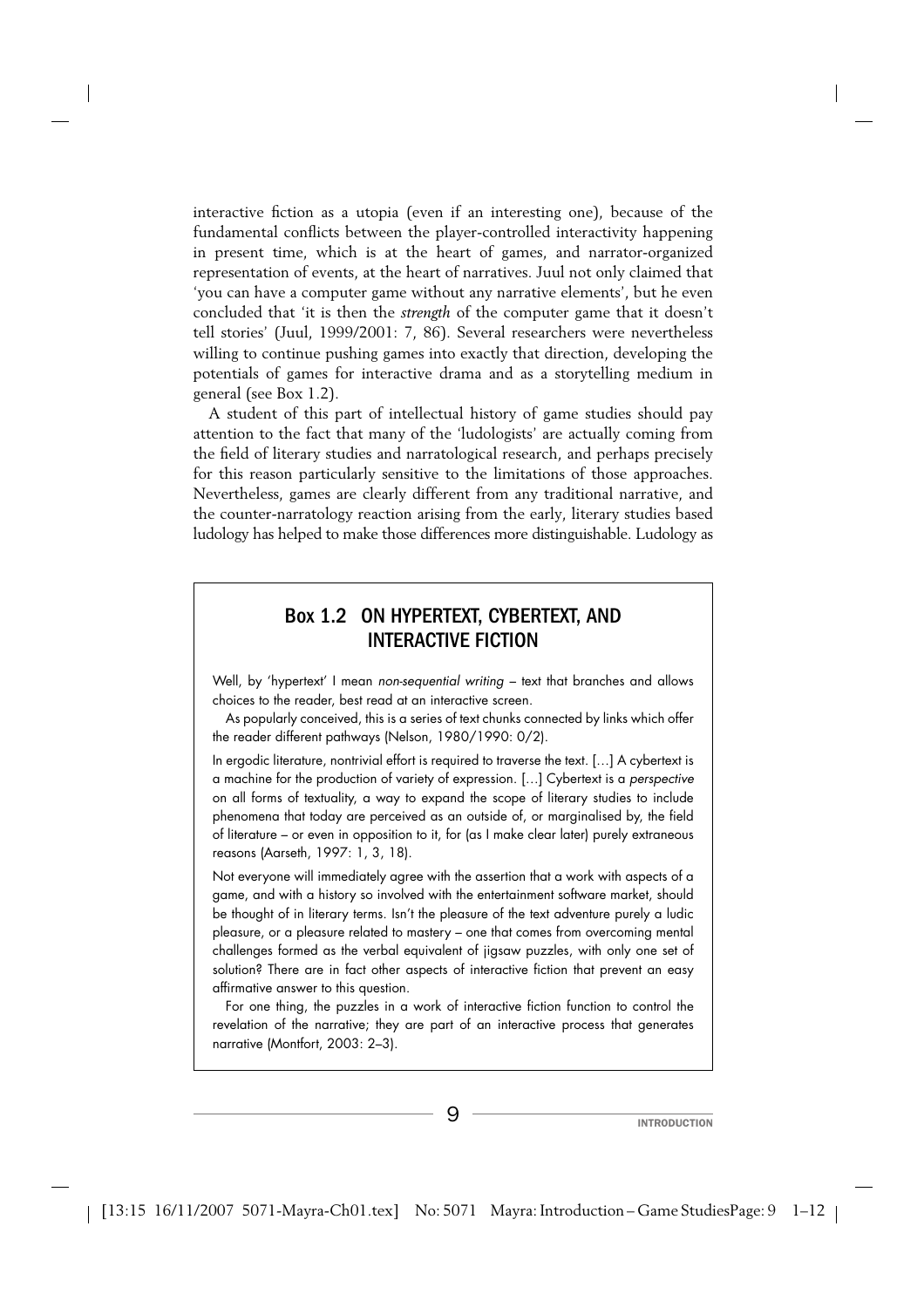a novel concept also helped to highlight how games, when considered in their own terms as forms of art and culture, were in some sense unique, and in need of their own theories and methodologies of research. This was an important realization, and at the turn of the millennium an energetic phase of theorization and research had started. An important venue for this was opened by the establishment of a new online, peer-reviewed journal, *Game Studies*, which was first published in 2001 and saluted as 'Computer Game Studies, Year One' by the editor-in-chief Espen Aarseth. The formation of the journal coincided with a series of mostly European games research conferences and then with the formation of the academic society to support the research community – Digital Games Research Association (DiGRA). The years 2003 and 2005 saw the first two world conferences organized by DiGRA, and a proliferation of research papers, reflecting intensive academic work, which soon also surfaced in book-length publications, as academic publishing houses started to provide room for the work of games scholars.

Despite the differences of approach, there are no real 'schools of game studies' in existence, not at least in any more substantial sense, and researchers are continuing discussions about the fundamental concepts and methodological issues across disciplinary boundaries. Even the 'ludology-narratology debate' has turned into discussion whether it ever really happened in the first place (see e.g. Frasca, 2003; Pearce, 2005). No one actually seems to be willing to reduce games either into stories, or claim that they are only interaction, or gameplay, pure and simple, without any potential for storytelling. But the different emphases and foci for the study of games remain, and that is the single most valuable contribution of this debate for game studies: games can be several different things, depending on how one approaches them. Looking for narratives, one can find (or construct) them, and it is equally possible to search and find the essence of games in their interactive character – in their gameplay. Applying this lesson in practice, the different chapters in this book will each introduce concepts relevant for study of games and play through discussions of certain influential games. A rather general overall framework will be developed during these discussions, but no single 'master theory' will be provided to contain all conceptual aspects, since the reality of games and play does not fit in any narrow model. Games, players and their interactions are too complex and interesting in their diversity to allow for all-powerful simplifications.

Looking at the history of game studies from a geographical perspective, it is apparent that the international scope of this research has been broad from the start, but the majority of the internationally available academic activity has centred on Europe, North America and Australia – an obvious effect of language barriers. However, broadening of the field and increasing interaction is taking place also in this respect; currently particularly the East Asian countries, Japan, South Korea and China are entering the research community, contributing research based on their rich native gaming cultures. South America, India,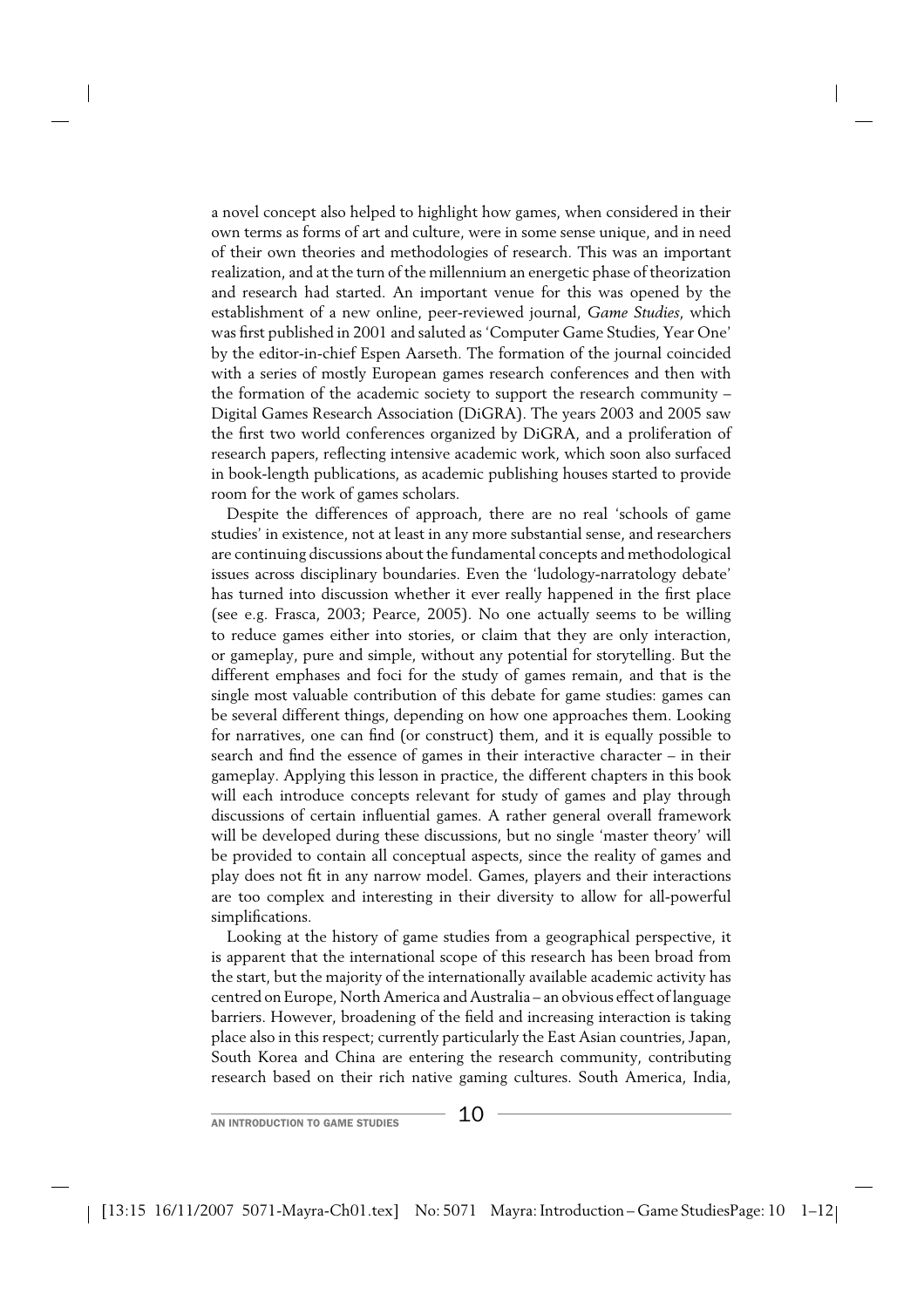Africa and other parts of the world will probably be following the lead at some point. There is no country or society where games would not be played and enjoyed.

#### Summary and conclusions

- Game studies is a new academic field and interdisciplinary field of learning, which focuses on games, playing and related phenomena. Its recent rise is linked with the emergence of digital games as a cultural force, but it is not restricted to any technology or medium.
- There are several disciplines and approaches which have contributed to the study of games, ranging from history and anthropology to psychology, sociology, educational sciences, computer sciences, and lately particularly literary and art studies. It has been suggested that the study of games and play activities should form a scholarly approach of its own, called ludology.
- Recent years have meant growth for the international game research community, as research publications, books, seminars, conferences, journals and associations have been created in the field of game studies. The history of games research, however, extends far in several fields of learning.

### Suggested further reading

Johan Huizinga, 'Nature and Significance of Play as a Cultural Phenomenon'. In: Katie Salen and Eric Zimmerman (eds), *The Game Design Reader*. Cambridge (MA): The MIT Press, 2006, pp. 96–120.

## Orientation assignment: Personal game history

This is an introductory assignment, designed to start you off into the appreciation of games and play cultures; and as it has been said, the foundation of all true knowledge is self-understanding. It was already known as the first piece of advice provided by the Oracle of Delphi for those seeking wisdom: 'Know Thyself'. For a researcher of qualitative phenomena such as games and playing them, selfunderstanding has an important double role: on the one hand, understanding the tilt produced by one's personal history and background is paramount for any informed self-critique. Researchers or professional experts are rarely 'typical' or average representatives of wider demographics, and it is good to know where one stands, as compared to various other groups with different backgrounds. (This is something we will discuss later, in Chapter 8.)

11 **INTRODUCTION**